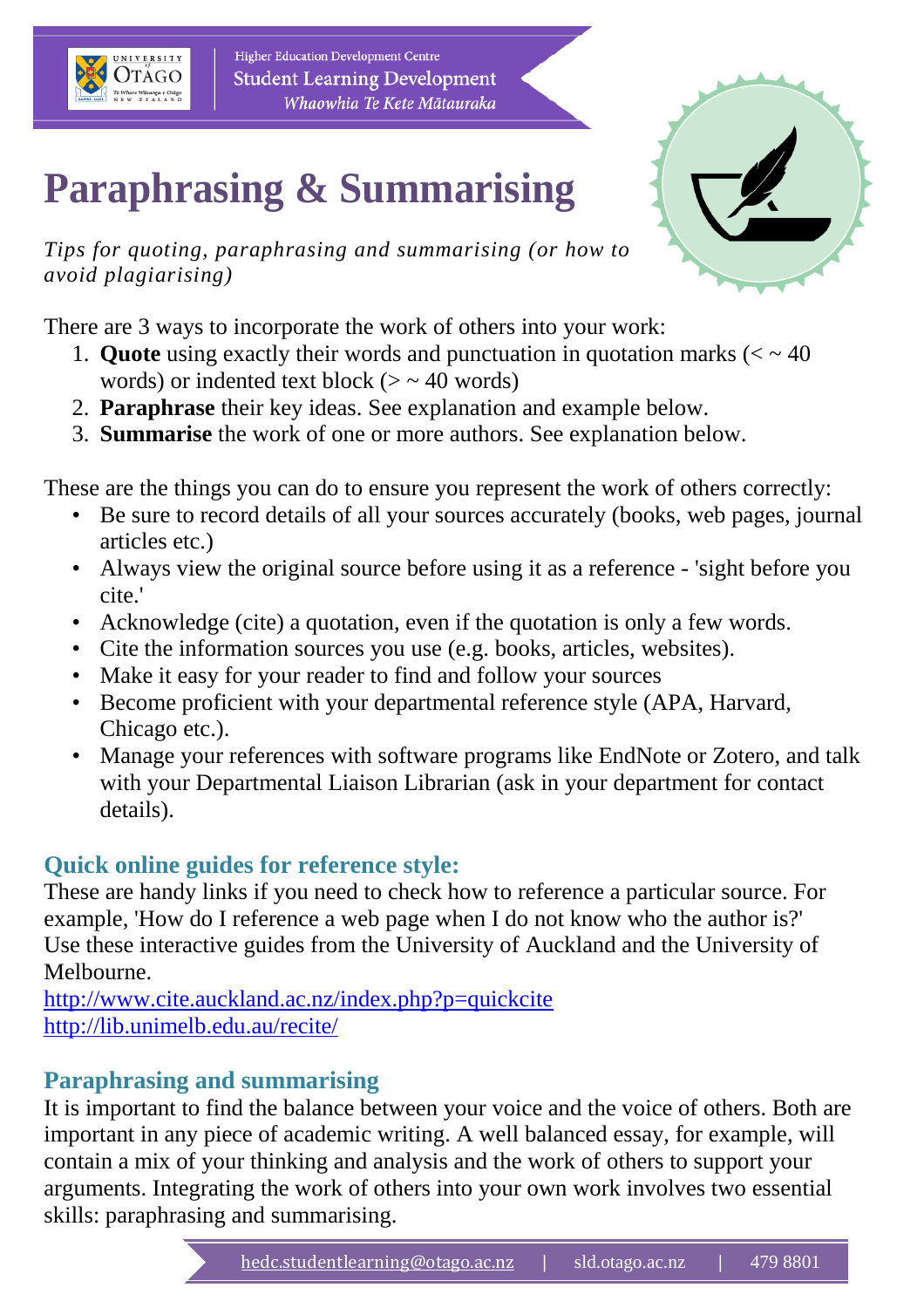

Higher Education Development Centre **Student Learning Development** Whaowhia Te Kete Mātauraka

## **Paraphrasing**

To paraphrase means to put in your own words something said or written by someone else. This is an important skill to acquire in university writing, as a lot of what you write will be based on various source materials. Paraphrasing is necessary also to avoid using too many direct quotations, which can give the impression that the writer does not sufficiently understand the topic to form an opinion. Paraphrased information must always reference the original source and should not be too close to the original wording, either in vocabulary or sentence structure, otherwise it could be considered plagiarism even if a reference is included.

Paraphrasing takes practice. Here is one approach to paraphrasing that will help you to develop your understanding of the material and help you to avoid inadvertently plagiarising the work of others:

- 1. Hide the source material and ask yourself, 'what were they saying/describing/explaining?'
- 2. Write down your answer, no matter how jumbled or rough.
- 3. Once you are happy that you have captured the key ideas, edit your answer until the text is clear and concise.
- 4. Check your answer against the original to ensure you have captured the meaning but not expressed it in the same way.

Sometimes the material you want or need to use in your work may be difficult to paraphrase. Here is an example:

*"Semi-structured interviews with eight choristers and choir leaders from cathedrals, universities and conservatoires were carried out" (Crotchet and Minim, 2009, p. 22).*

The sentence is dense with information, and it is hard to think of reasonable alternatives to most of the words in the sentence.

To deal with this issue, think about how much of the detail you really need, and why. For example, the key point of the reference above could be the small size of the study, or the fact that it is qualitative. So, words like "size" or "qualitative" suggest a sentence about the source quite different from the original, and one that can now be linked into the discussion. Similarly, if the nature of the choirs is more pertinent to your argument than whether participants are members of the choir or lead the choir, emphasise this in your paraphrase like this:

*Crotchet and Minim (2009) conducted a small, qualitative study with participants selected from both religious and secular choirs....*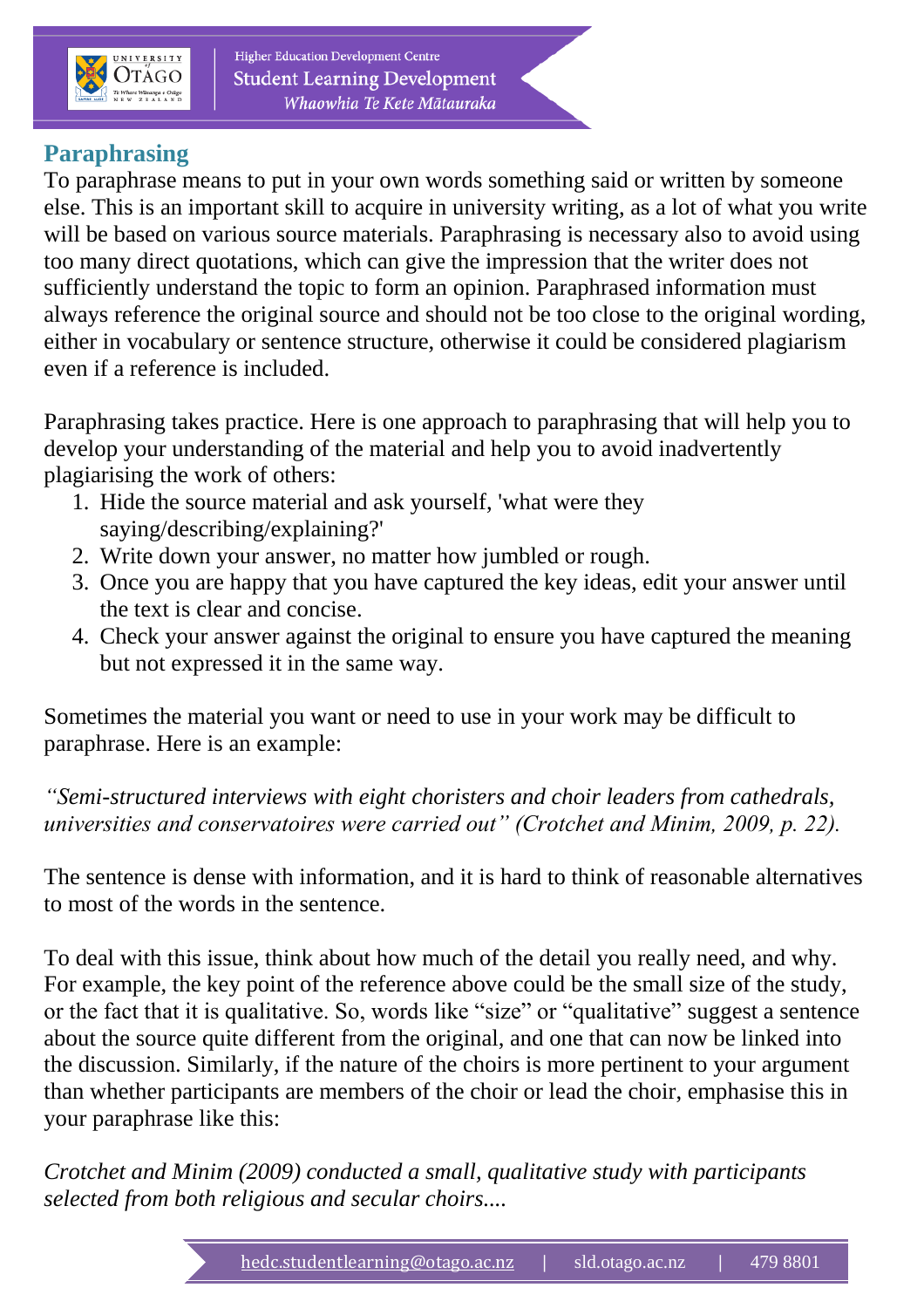

Higher Education Development Centre **Student Learning Development** Whaowhia Te Kete Mātauraka

Another option, if you have found several sources which reach similar conclusions, is to make a general point and group the references like this:

*It is generally acknowledged that there is a shortage of capable male bass voices in New Zealand choirs (Crotchet & Minim, 2009; Quaver & Quaver, 2012; Breve, Minim & Quaver, 2011).*

Finally, if there is a really crucial piece of information that you must reproduce, and you are worried about paraphrasing it (perhaps because it uses a very technical vocabulary) a brief quotation might be the answer. However, beware of extensive reliance on quotes as this may give the impression that you do not sufficiently understand the topic.

## **Summarising**

Is a way of presenting an overview of a piece of writing. A summary provides the main ideas from the original text, but leaves out the details or examples given by the author. As with paraphrasing, take great care to ensure you do not duplicate wording from the original author and always reference the original work. Here is an example where material from a single source is summarised:

### Original source, quote A, Ecotourism NZ (2008):

*... the lack of a precise, commonly agreed definition of 'ecotourism' was a common cause of misunderstanding, argument, and made many doubt that it was a genuine topic in itself (as something significantly different from, for example, adventure or nature tourism or, more importantly, sustainable tourism).*

### Original source, quote B, Ecotourism NZ(2008):

*An examination of the literature shows that this problem is not confined to the West Coast, and that there are literally hundreds of definitions of ecotourism. The fact is that people tend to customize their own definitions to suit their interests or situation.*

### Summary of A and B:

*Unfortunately, New Zealand has no definitive interpretation of "ecotourism" so people are able to use the term to suit their own purposes leading to misunderstanding and confusion (Ecotourism NZ, 2008).*